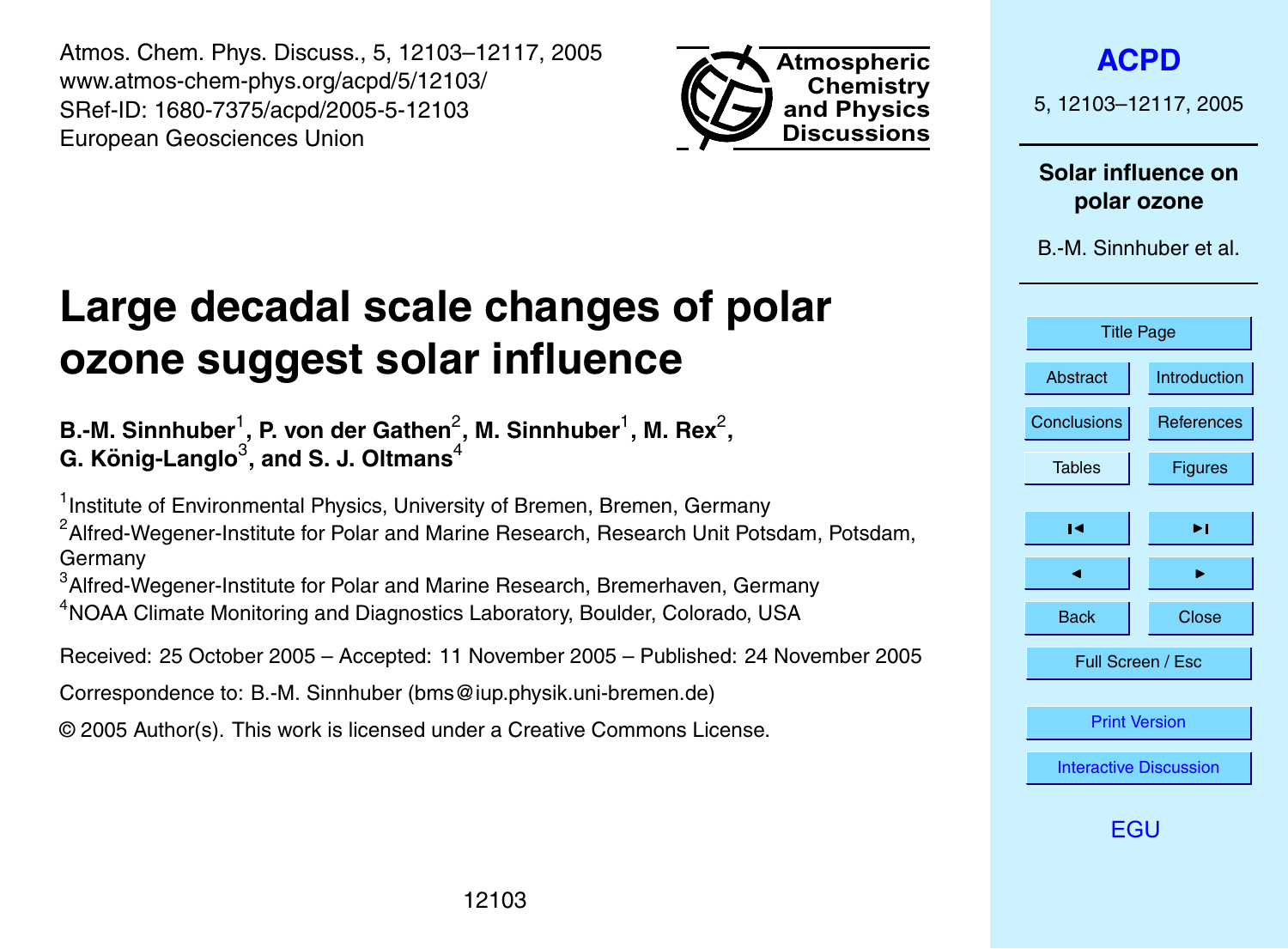## <span id="page-1-0"></span>**Abstract**

Long-term measurements of Arctic ozone show an unexpectedly large decadal scale variability in the mid-stratosphere during winter. Negative ozone anomalies are strongly correlated with the flux of energetic electrons in the radiation belt, which is modulated <sup>5</sup> by the 11-year solar cycle. The magnitude of the observed decadal ozone changes (≈20%) is much larger than any previously reported solar cycle effect in the atmosphere up to this altitude. The early-winter ozone anomalies subsequently propagate downward into the lower stratosphere and may even influence total ozone and meteorological conditions during spring. These findings suggest a previously unrecog-<sup>10</sup> nized mechanism by which solar variability impacts on climate through changes in polar ozone.

## **1. Introduction**

The Arctic stratospheric ozone layer shows considerable inter-annual variability. A better understanding of the processes controlling the inter-annual variability is necessary <sup>15</sup> [i](#page-10-0)n order to predict how the ozone layer will evolve in a future climate [\(World Meteo](#page-10-0)[rological Organization,](#page-10-0) [2003\)](#page-10-0). Solar induced changes in stratospheric ozone are of particular interest as they may provide a link between solar variability and climate [\(Haigh,](#page-8-0) [1994;](#page-8-0) [Shindell et al.,](#page-9-0) [1999\)](#page-9-0). Changes in stratospheric ozone as a result of changes in solar UV radiation over the 11-year solar cycle have been well known for <sup>20</sup> a long time. However, previously reported ozone changes over the solar cycle reach

- only about 4% with a maximum amplitude at low latitudes in the upper stratosphere (≈45 km altitude) [\(Hood,](#page-8-0) [2004\)](#page-8-0). In addition to variations in the UV flux, solar variability can influence polar stratospheric ozone through precipitation of energetic particles into the atmosphere at high latitudes. Precipitation of energetic particles during large so-
- <sup>25</sup> lar proton events, which occur sporadically predominantly during solar maximum, can reduce polar stratospheric ozone significantly [\(Jackman et al.,](#page-8-0) [2000;](#page-8-0) [Randall et al.,](#page-9-0)

5, 12103–12117, 2005

**Solar influence on polar ozone**

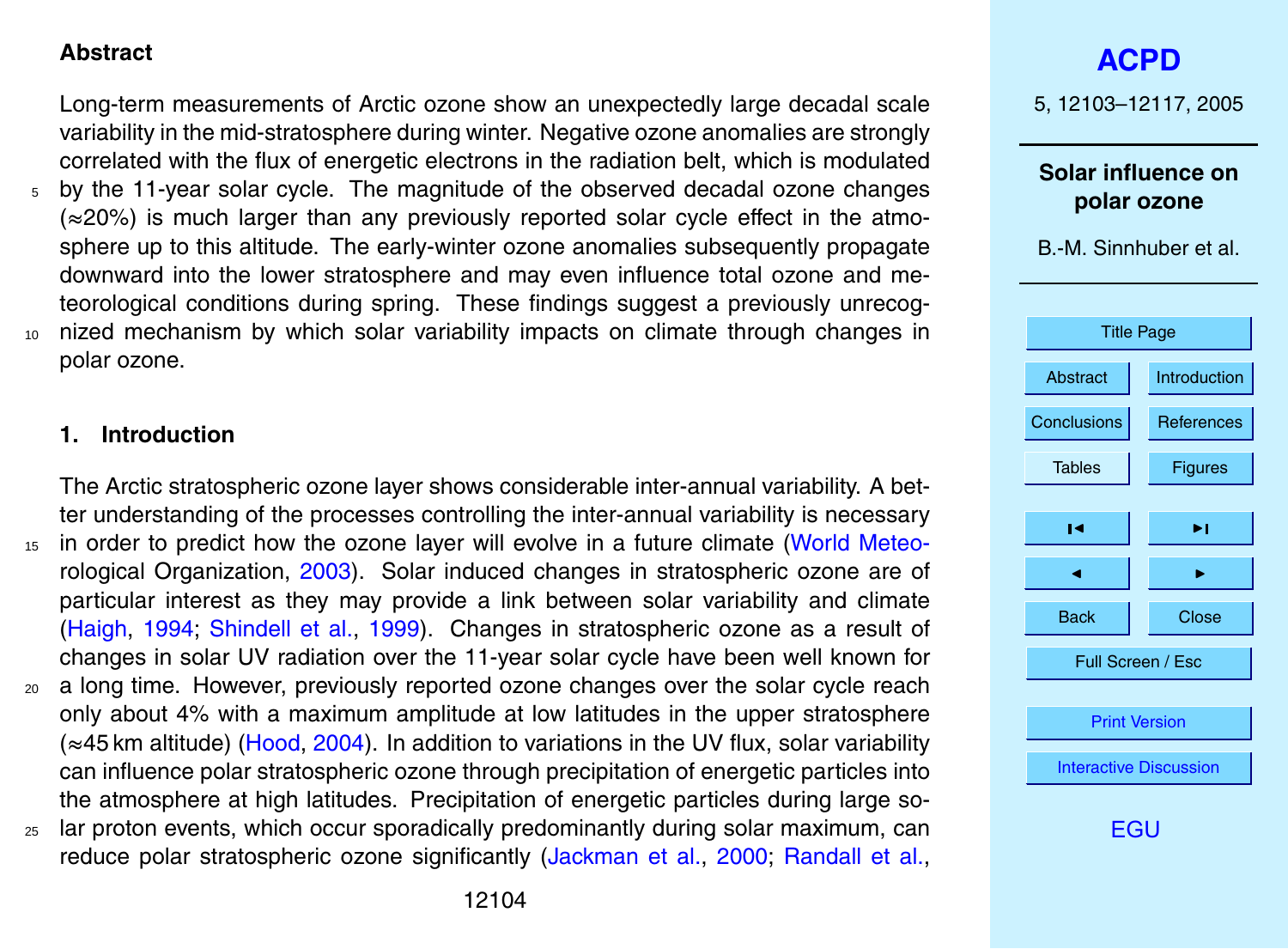<span id="page-2-0"></span>[2005\)](#page-9-0). Similarly, precipitation of energetic electrons from the radiation belts may lead to depletion of mesospheric and stratospheric ozone [\(Thorne,](#page-10-0) [1977;](#page-10-0) [Baker et al.,](#page-8-0) [1987;](#page-8-0) [Callis and Lambeth,](#page-8-0) [1998\)](#page-8-0). The large-scale effects of energetic particle precipitation on stratospheric ozone, however, are still controversial [\(Callis et al.,](#page-8-0) [2001;](#page-8-0) [Siskind,](#page-9-0) [2002;](#page-9-0) <sup>5</sup> [Callis et al.,](#page-8-0) [2002\)](#page-8-0).

Here we present long-term observations of stratospheric ozone profiles from ozone sonde measurements at the Arctic station of Ny-Ålesund (79°N, 11°E) and the two Antarctic stations Neumayer (70◦ S, 8◦ E) and South Pole (90◦ S). In order to test to what extent the observed ozone changes can be explained by changes in the meteorological <sup>10</sup> conditions during individual years, we have compared the ozone observations with calculations from a stratospheric chemical transport model (CTM).

## **2. Data and model**

- 2.1. Ozone sonde measurements
- The ozone sondes used in this analysis are electrochemical concentration cell (ECC) <sup>15</sup> sondes from Science Pump Corporation (SPC), types SPC-5A and SPC-6A. The precision of a single sonde measurement in the altitude range of 20 to 30 km is estimated as ±8% [\(Smit and Straeter,](#page-10-0) [2004\)](#page-10-0). In order to improve the signal to noise ratio, we have averaged the sonde measurements over three month periods. First, each ozone sonde profile was interpolated on an equidistant potential temperature grid. Then for <sup>20</sup> each potential temperature bin all sondes within a given three month period were averaged without any further weighting. All in total more than 3300 sondes were used in this study.
	- 2.2. Chemical transport model and meteorological analyses

Our stratospheric CTM [\(Sinnhuber et al.,](#page-9-0) [2003\)](#page-9-0) is forced by temperatures and wind <sup>25</sup> fields from analyses of the UK Met Office [\(Swinbank and O'Neill,](#page-10-0) [1994\)](#page-10-0). The model

# **[ACPD](http://www.atmos-chem-phys.org/acpd.htm)**

5, 12103–12117, 2005

**Solar influence on polar ozone**

B.-M. Sinnhuber et al.

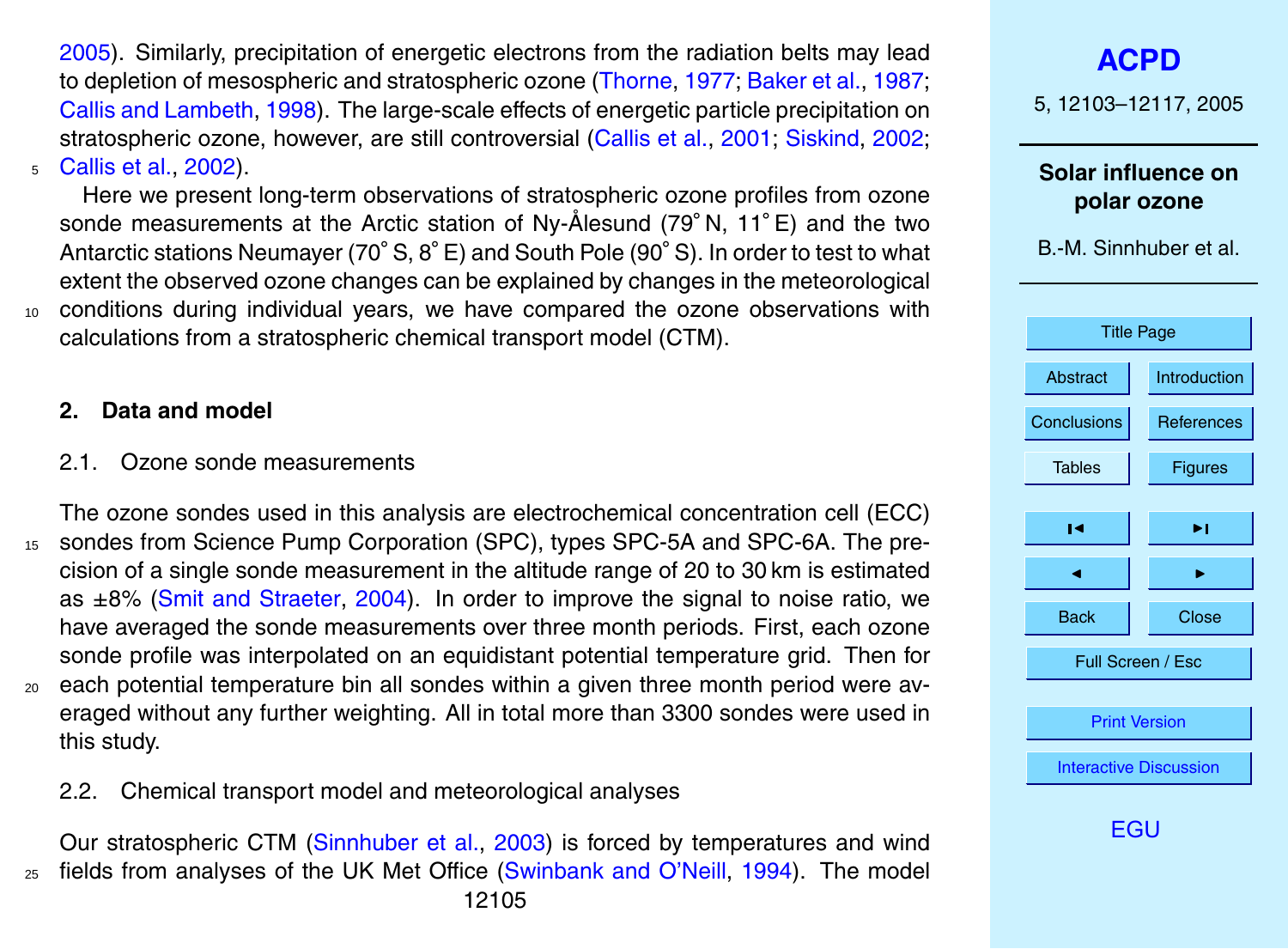<span id="page-3-0"></span>uses potential temperature as vertical coordinate; vertical transport is calculated from interactively computed diabatic heating rates. The model has 24 levels between 300 and 3000 K (≈10 to 55 km altitude) with a horizontal resolution of 2.5◦ by 3.75◦ . The [m](#page-9-0)odel calculations presented here use a parameterised ozone chemistry [\(McLinden et](#page-9-0) <sup>5</sup> [al.,](#page-9-0) [2000\)](#page-9-0) that itself has no inter-annual variability. The model was initialised in October 1991 and integrated until March 2005.

## **3. Results and discussion**

- 3.1. Ozone sonde observations and correlation with electron flux
- Figure [1a](#page-11-0) shows the mean ozone volume mixing ratio (VMR) at Ny-Ålesund during De-<sup>10</sup> cember, January, February (DJF) at the 800 K isentropic level, corresponding to an altitude of approximately 30 km. A large decadal scale variability is evident, in phase with the solar cycle, with lower ozone VMR during solar minimum and higher ozone VMR during solar maximum. For comparison, Fig. 1b shows the 10.7 cm solar radio flux, a proxy that is well correlated with changes in solar UV radiation. However, the mag-<sup>15</sup> nitude of the observed decadal scale ozone variations with about 20% is much larger than what could be explained by changes in solar UV radiation alone [\(Hood,](#page-8-0) [2004\)](#page-8-0). In addition to the decadal scale changes, year-to-year variations of the ozone VMR are
- observed that appear to be correlated with the quasi-biennial oscillation (QBO) of the equatorial wind [\(Baldwin et al.,](#page-8-0) [2001\)](#page-8-0).
- <sup>20</sup> Figure [1a](#page-11-0) shows that our CTM reproduces the overall amount and the year-to-year variability of the observed ozone very well, but fails to reproduce the decadal variability. The difference between the observed ozone during a given DJF period and that expected according to the CTM calculations shows a systematic behavior with little differences during solar maximum periods but negative anomalies of up to about 1 ppmv
- <sup>25</sup> during the mid 1990s and the last two winters. These ozone anomalies defined as the difference between modeled and observed ozone – are closely correlated with the

**[ACPD](http://www.atmos-chem-phys.org/acpd.htm)** 5, 12103–12117, 2005 **Solar influence on polar ozone** B.-M. Sinnhuber et al. [Title Page](#page-0-0) [Abstract](#page-1-0) [Introduction](#page-1-0) [Conclusions](#page-7-0) [References](#page-8-0) Tables | [Figures](#page-11-0)  $\blacksquare$  $\blacksquare$ Back | Close Full Screen / Esc [Print Version](http://www.atmos-chem-phys.org/acpd/5/12103/acpd-5-12103_p.pdf) [Interactive Discussion](http://www.atmos-chem-phys.org/acpd/5/12103/comments.php) [EGU](http://www.copernicus.org/EGU/EGU.html)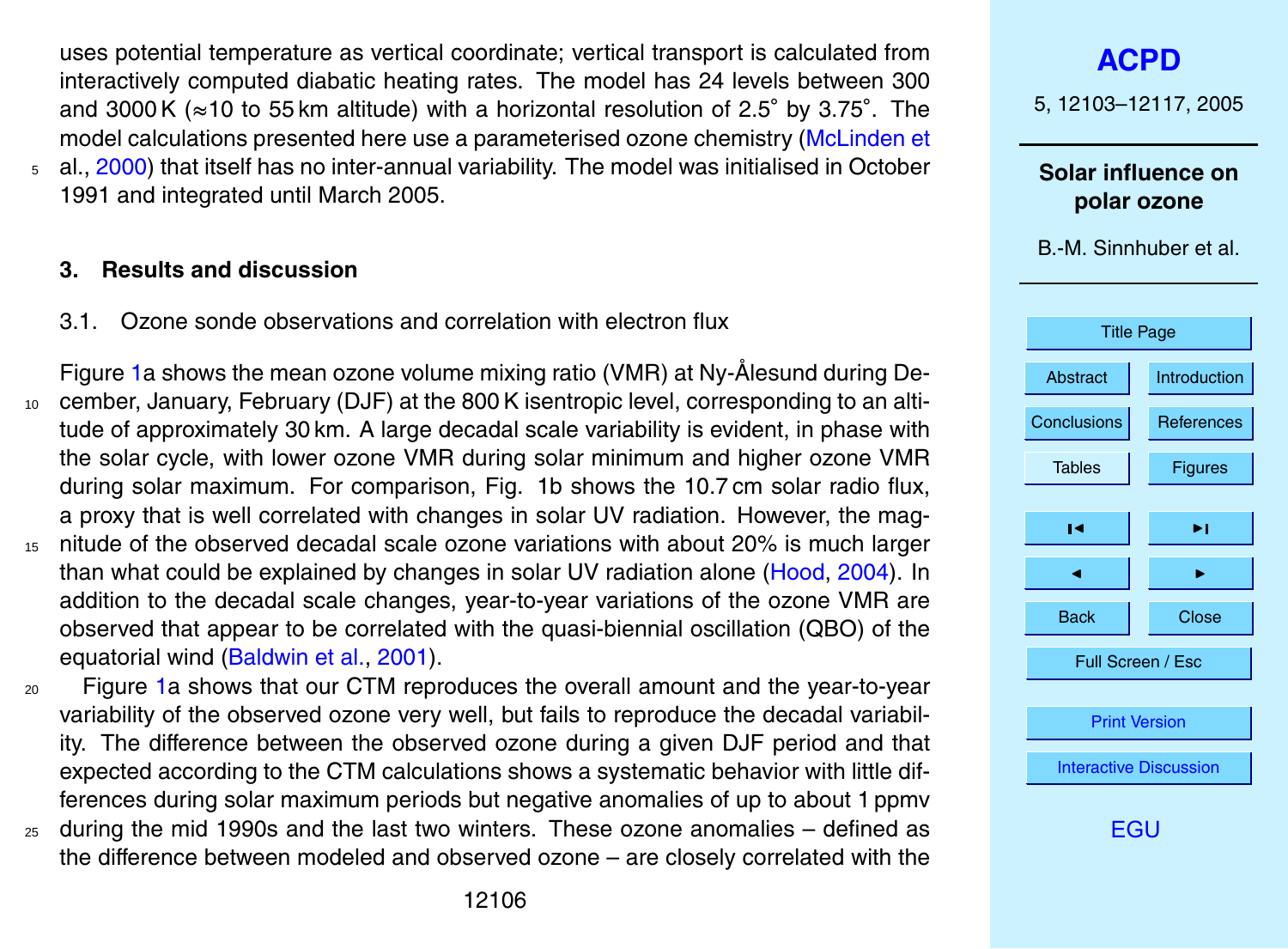<span id="page-4-0"></span>flux of energetic electrons in the outer radiation belt measured by the GOES satellites at geostationary altitudes (Fig. [1c](#page-11-0)). The electron flux is closely related to the speed of the solar wind [\(Baker et al.,](#page-8-0) [1987\)](#page-8-0) and shows a clear 11-year cycle with the maximum in the declining phase of the solar cycle. Although the GOES electron measurements

<sup>5</sup> are not performed in the loss cone (e.g., [Hess,](#page-8-0) [1968\)](#page-8-0) and thus do not provide a direct measure of electron precipitation, we use this time series here as a proxy for the flux of energetic electrons into the atmosphere. The electron flux has a clear semi-annual cycle with maxima around equinox [\(Baker et al.,](#page-8-0) [1999\)](#page-8-0). The electron data shown in Fig. [1c](#page-11-0) are averages over the period July to December; very similar results are ob-10 tained if slightly different averaging periods are chosen.

According to our current understanding, precipitating electrons can produce large amounts of nitrogen oxides (NO<sub>x</sub>) and hydroxyl radicals (HO<sub>x</sub>) in the mesosphere through ionisation. In particular the short-lived  $\mathsf{HO}_{\mathsf{x}}$  compounds destroy ozone very efficiently in the mesosphere, while the longer-lived  $NO_x$  compounds can be trans-

- <sup>15</sup> ported downward into the stratosphere were they will lead to additional catalytic ozone loss. Increases of stratospheric NO<sub>x</sub> consistent with variations of the electron flux are indeed observed during winter and spring in the Antarctic stratosphere [\(Siskind et al.,](#page-10-0) [2000\)](#page-10-0). For the Arctic, however, the situation remains inconclusive, basically due to a lack of long-term measurements. Results from two coupled chemistry climate models
- <sup>20</sup> have been reported very recently [\(Rozanov et al.,](#page-9-0) [2005;](#page-9-0) [Langematz et al.,](#page-9-0) [2005\)](#page-9-0) which show that stratospheric ozone can be affected significantly by enhanced  $\mathrm{NO_x}$  in the upper atmosphere due to energetic electron precipitation.

The negative ozone anomalies are first observed in the mid-stratosphere in autumn or early winter and subsequently propagate downward into the lower stratosphere dur-

<sup>25</sup> ing winter (Fig. [2a](#page-12-0)). Because our CTM calculations here do not include lower stratospheric ozone depletion due to chlorine activation on polar stratospheric clouds in winter and spring, these ozone depletions will appear here as well as negative anomalies in Fig. [2.](#page-12-0) From Fig. [2](#page-12-0) there is some evidence that the downward propagating ozone anomalies may have contributed to the low ozone values in the lower stratosphere

5, 12103–12117, 2005

## **Solar influence on polar ozone**

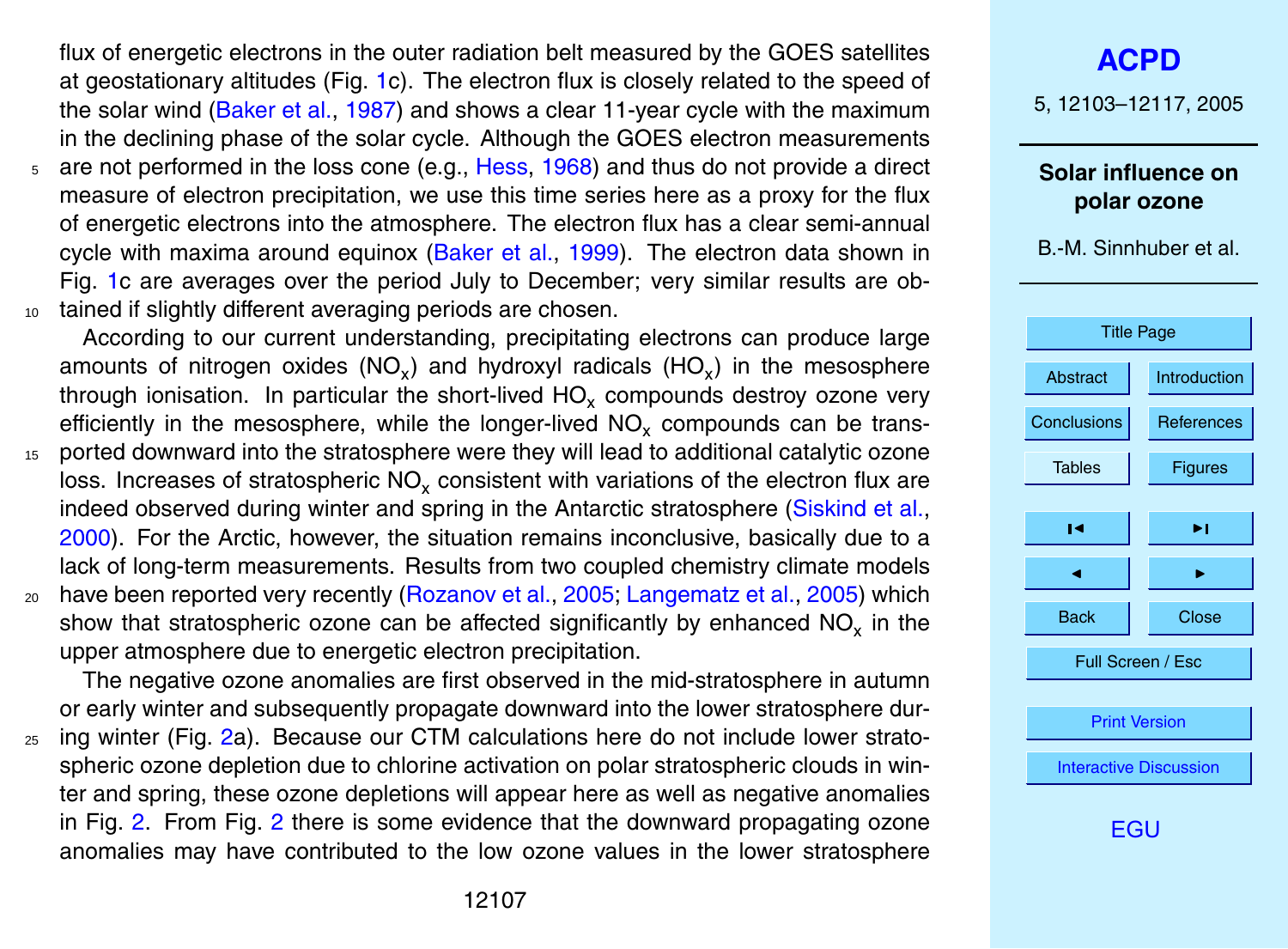<span id="page-5-0"></span>during spring in some years of the mid 1990s.

Similar features are observed also in Antarctic ozone measurements at Neumayer station (Fig. [2b](#page-12-0)) and South Pole (Fig. [2c](#page-12-0)). Significant negative ozone anomalies are observed at Neumayer predominantly during solar minimum, although the correlation with

- $\frac{1}{5}$  the electron flux is not as close as it is for the Arctic data at Ny-Ålesund. The negative anomalies are largely absent at South Pole; however, note the negative ozone anomaly observed at South Pole during winter/spring 2000 that has been attributed to the July 2000 solar proton event [\(Randall et al.,](#page-9-0) [2001\)](#page-9-0). There may be a number of reasons why the correlation of electron flux and ozone anomalies in the southern hemisphere is not
- <sup>10</sup> as strong as it is in the northern hemisphere: (a) The relative locations of the magnetic poles and the meteorological conditions are different for the two hemispheres, (b) the three stations considered are at quite different latitudes, and (c) the precision of the ozone measurements is not as good in the southern hemisphere due to the smaller number of sonde measurements available during mid-winter, as is probably the quality <sup>15</sup> of the meteorological analyses.
- 

#### 3.2. Further evidence from SBUV observations

The fact that the decadal scale ozone anomalies already appear in autumn before the onset of polar night gives us the chance to examine also measurements from the So[l](#page-9-0)ar Backscatter Ultra Violet (SBUV and SBUV/2) satellite instruments (e.g., [Miller et](#page-9-0) <sup>20</sup> [al.,](#page-9-0) [2002;](#page-9-0) [Bhartia et al.,](#page-8-0) [1996\)](#page-8-0). SBUV(/2) data are available from 1979 onward and thus cover two and a half solar cycles. However, as nadir looking solar backscatter instruments they cannot observe during polar night and due to drifts in the orbits of the satellites the high-latitude data coverage is rather poor during certain years. Fig-ure [3](#page-13-0) shows SBUV and SBUV/2 data averaged poleward of 70° during October for the <sup>25</sup> northern hemisphere and during April for the southern hemisphere. The data shown are Version 8 retrievals using SBUV on Nimbus-7 before 1990, SBUV/2 on NOAA-11 from 1990 to 1995 and from 1997 to 2000, SBUV/2 on NOAA-9 for 1995 and 1996, and SBUV/2 on NOAA-16 after 2000. In order to get a reasonable coverage at high

5, 12103–12117, 2005

## **Solar influence on polar ozone**

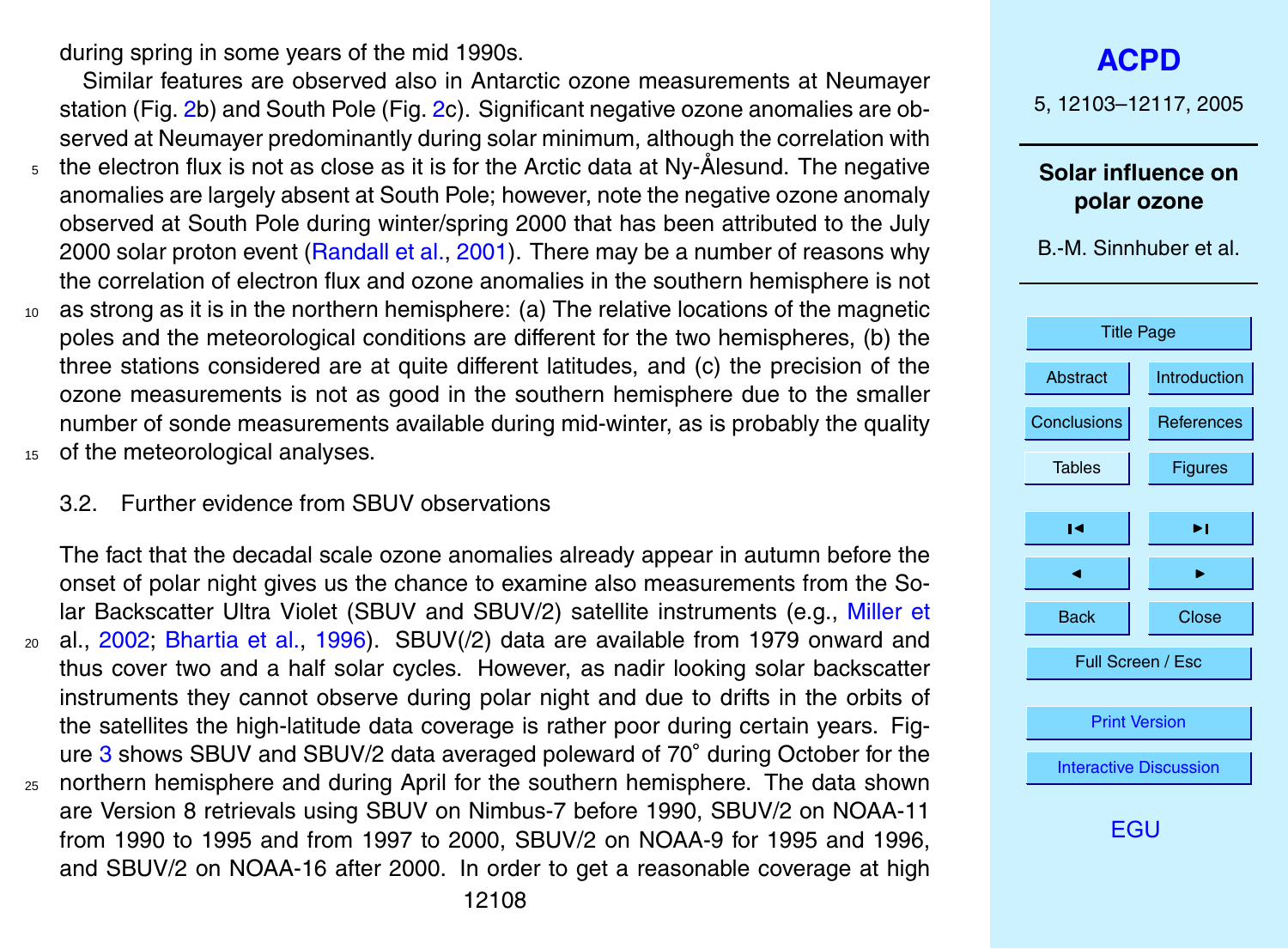<span id="page-6-0"></span>latitudes we had to include also measurements at solar zenith angles between 84° and 88° which are believed to have lower data quality. The northern hemisphere observations show a linear trend of −0.3 ppm/decade which is removed from the data shown in Fig. [3.](#page-13-0) There is no such trend for the southern hemisphere observations; consequently <sup>5</sup> the southern hemisphere data are not detrended. For comparison, Fig. [3](#page-13-0) also shows the September to November mean ozone from sondes at Ny-Ålesund. Although the SBUV(/2) observations alone are at present probably not fully conclusive, they nevertheless provide additional support for the idea that: (a) there are decadal scale changes of ozone in the order of 1 ppm between solar maximum and solar minimum, (b) these <sup>10</sup> changes occur more or less simultaneously over both hemispheres and (c) they are not restricted to the period after 1990 but appear to be correlated with the solar activity over at least the last two and a half solar cycles.

3.3. Impact on meteorology and possible climate implications

We find that the early winter ozone anomalies in the mid stratosphere at Ny-Ålesund 15 are closely correlated with total ozone at Ny-Ålesund during the following March (Fig. [4a](#page-14-0)). The correlation is much weaker when modeled ozone is used instead of measured ozone. Similar results have very recently been found also in satellite measurements of Arctic ozone [\(Kawa et al.,](#page-9-0) [2005\)](#page-9-0). The observed correlation between early winter ozone in the middle stratosphere and total ozone during March is somewhat sur-<sup>20</sup> prising, as it has been shown that the inter-annual variability of high latitude total ozone

- in March is largely controlled by the flux of atmospheric planetary scale waves into the stratosphere during mid-winter [\(Randel et al.,](#page-9-0) [2002;](#page-9-0) [Weber et al.,](#page-10-0) [2003\)](#page-10-0). In fact, we find for both hemispheres a close correlation between measured ozone in the midstratosphere during early winter and the flux of planetary waves into the stratosphere
- <sup>25</sup> during mid-winter, expressed by the vertical component of the Eliassen-Palm (EP) flux at 100 hPa during February (northern hemisphere, Fig. [4b](#page-14-0)) or August (southern hemisphere, Fig. [4c](#page-14-0)). The EP flux during mid winter largely controls polar stratospheric temperatures [\(Newman et al.,](#page-9-0) [2001\)](#page-9-0) and total ozone during late winter and spring. At

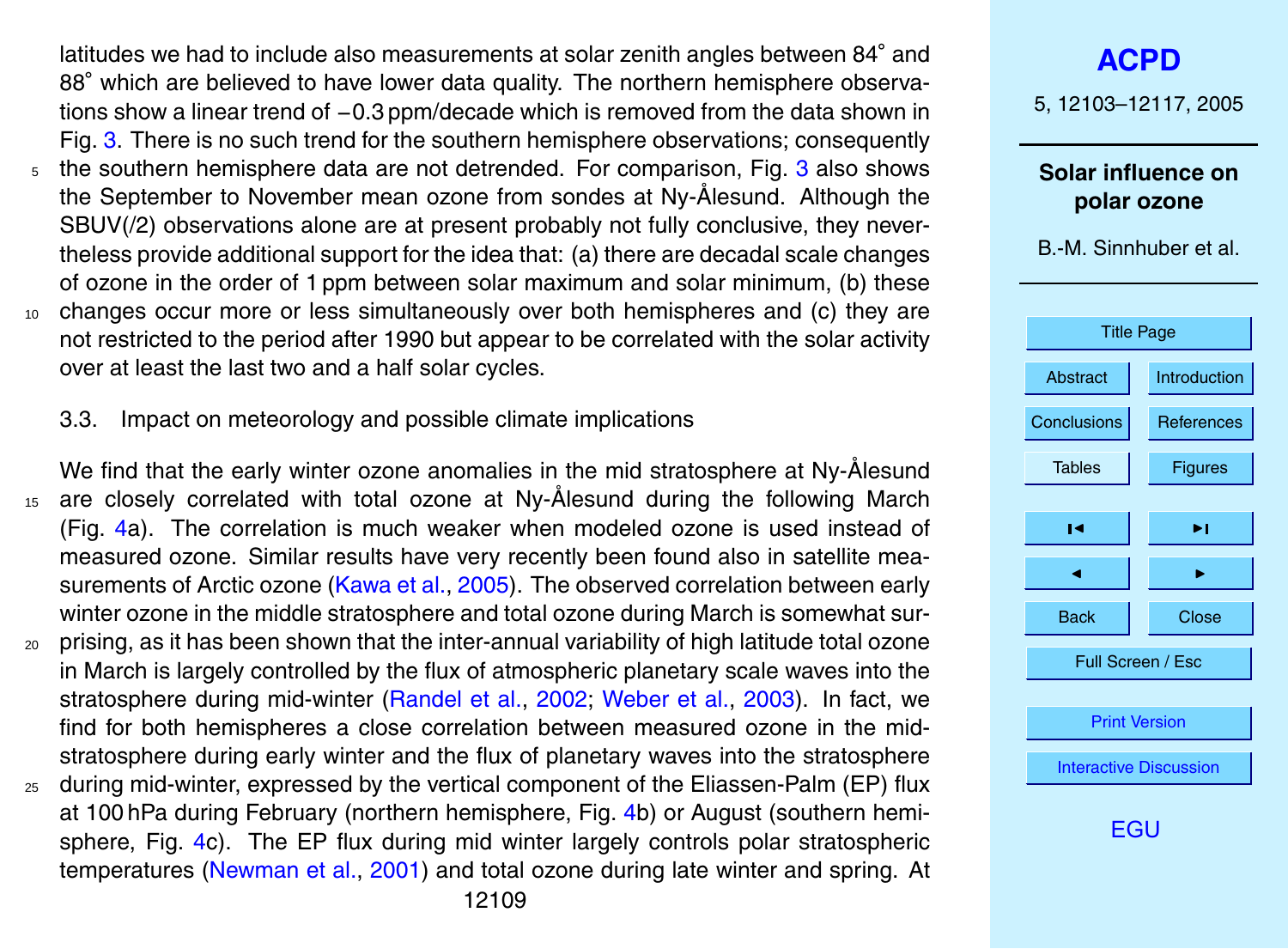<span id="page-7-0"></span>present we can only speculate what causes the relation between early winter ozone and mid-winter EP flux. Following [Hu and Tung](#page-8-0) [\(2003\)](#page-8-0), a possible explanation could be as follows: A reduction of polar ozone may lead to an increased temperature contrast between mid- and high latitudes due to reduced radiative heating, modifying the  $5$  refractive index for planetary waves and thereby suppressing the propagation of planetary waves into the stratosphere, which then could lead to further polar cooling and increased ozone loss.

## **4. Conclusions**

Our finding of a large decadal scale variation in early winter stratospheric ozone sug-<sup>10</sup> gests that solar variability exerts a larger influence on polar ozone than previously thought. Although we cannot give a complete explanation for the observed decadal scale ozone changes, the close correlation of the difference between modeled and observed ozone with the flux of energetic electrons in the radiation belt provides some evidence for a large-scale influence of energetic electron precipitation on stratospheric <sup>15</sup> ozone. Moreover, if there is a direct link between early winter ozone and mid-winter EP flux, as suggested by the empirical correlation shown in Fig. [4,](#page-14-0) then energetic electron precipitation could have a significant impact not only on polar stratospheric ozone and temperatures but also on climate.

*Acknowledgements.* The GOES electron flux measurements and the solar radio flux measure-<sup>20</sup> ments were provided by the National Oceanic and Atmospheric Administration's National Geophysical Data Center. Meteorological analyses were provided by the UK Met Office via the British Atmospheric Data Centre. SBUV(/2) V8 data were taken from the DVD available from the National Oceanic and Atmospheric Administration's Climate Prediction Center. B.-M. Sinnhuber thanks M. Chipperfield and M. Weber for comments on an early version of the manuscript.

**[ACPD](http://www.atmos-chem-phys.org/acpd.htm)** 5, 12103–12117, 2005 **Solar influence on polar ozone** B.-M. Sinnhuber et al. [Title Page](#page-0-0) [Abstract](#page-1-0) [Introduction](#page-1-0) Conclusions [References](#page-8-0) Tables | [Figures](#page-11-0)  $\blacksquare$  $\blacksquare$ Back | Close Full Screen / Esc [Print Version](http://www.atmos-chem-phys.org/acpd/5/12103/acpd-5-12103_p.pdf) [Interactive Discussion](http://www.atmos-chem-phys.org/acpd/5/12103/comments.php)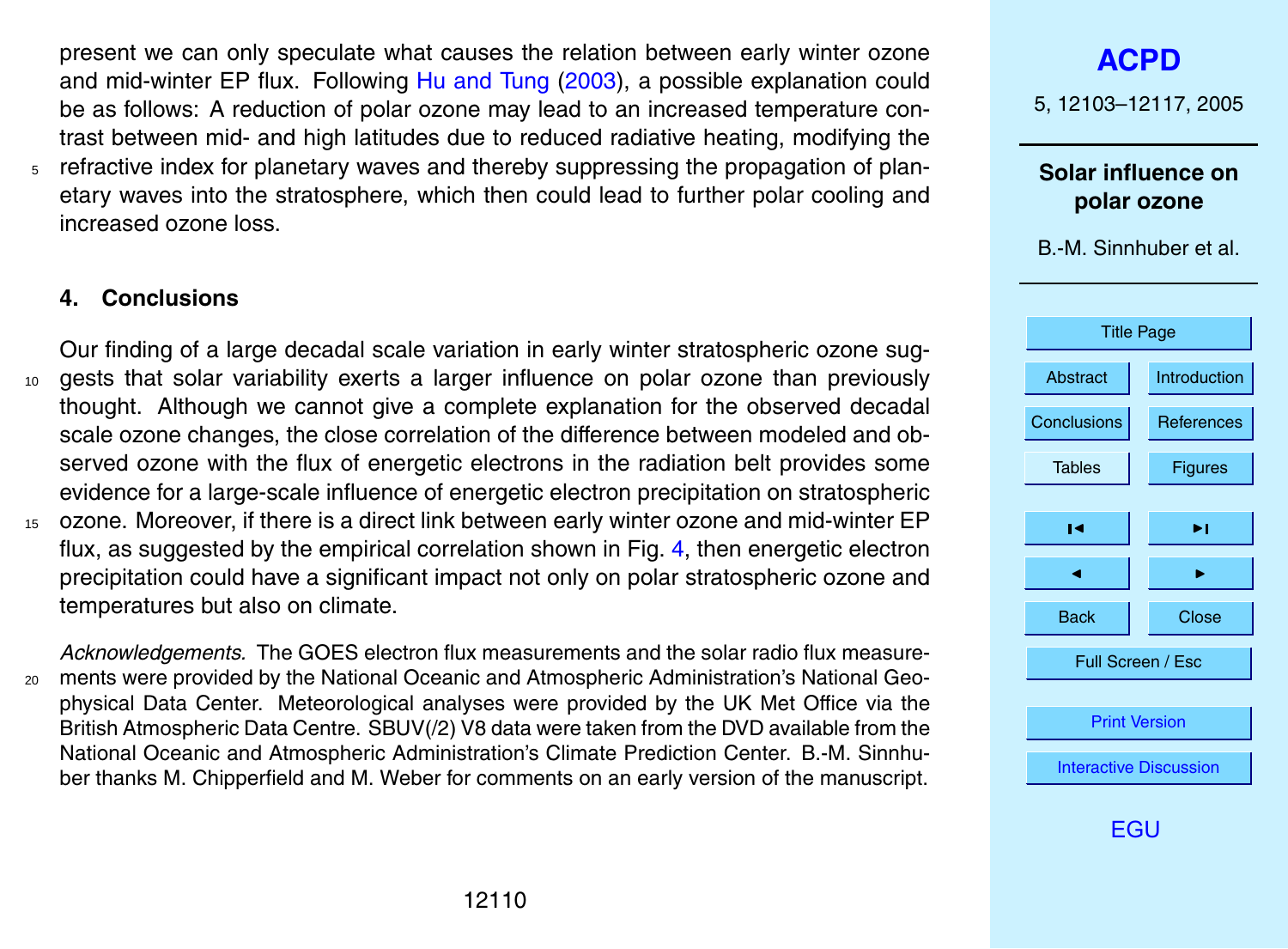## <span id="page-8-0"></span>**References**

- Baker, D. N., Blake, J. B., Gorney, D. J., Higbie, P. R., Klebesadel, R. W., and King, J. H.: Highly relativistic magnetospheric electrons: A role in coupling to the middle atmosphere?, Geophys. Res. Lett., 14, 1027–1030, 1987. [12105,](#page-2-0) [12107](#page-4-0)
- <sup>5</sup> Baker, D. N., Kanekal, S. G., Pulkkinen, T. I., and Blake, J. B.: Equinoctial and solstitial averages of magnetospheric relativistic electrons: A strong semiannual modulation, Geophys. Res. Lett., 26, 3193–3196, 1999. [12107](#page-4-0)
	- Baldwin, M. P., Gray, L. J., Dunkerton, T. J., et al.: The quasi-biennial oscillation, Rev. Geophys., 39, 179–229, 2001. [12106](#page-3-0)
- <sup>10</sup> Bhartia, P. K., McPeters, R. D., Mateer, C. L., Flynn, L. E., and Wellemeyer, C. G.: Algorithm for the estimation of vertical profiles from the backscattered ultraviolet technique, J. Geophys. Res., 101, 18 793–18 806, 1996. [12108](#page-5-0)
	- Callis, L. B. and Lambeth, J. D.: NO<sub>y</sub> formed by precipitating electron events in 1991 and 1992: Descent into the stratosphere as observed by ISAMS, Geophys. Res. Lett., 25, 1875–1878,

<sup>15</sup> 1998. [12105](#page-2-0)

Callis, L. B., Natarajan, M., and Lambeth, J. D.: Solar-atmospheric coupling by electrons (SO-LACE) 3. Comparisons of simulations and observations, 1979–1997, issues and implications, J. Geophys. Res., 106, 7523–7539, 2001. [12105](#page-2-0)

Callis, L. B., Natarajan, M., and Lambeth, J. D.: Reply to comment by D. E. Siskind on 'Solar-

- <sup>20</sup> atmospheric coupling by electrons (SOLACE), 3, Comparisons of simulations and observations' by L. B. Callis et al., J. Geophys. Res., 107, 4634, doi:10.1029/2001JD001464, 2002. [12105](#page-2-0)
	- Haigh, J. D.: The role of stratospheric ozone in modulating the solar radiative forcing of climate, Nature, 370, 544–546, 1994. [12104](#page-1-0)
- <sup>25</sup> Hess, W. N.: The Radiation Belt and Magnetosphere, Blaisdell Publishing Company, Waltham, Massachusetts, 1968. [12107](#page-4-0)
	- Hood, L. L.: Effects of solar UV variability on the stratosphere, in Solar Variability and Its Effects on Climate, edited by: Pap, J. and Fox, P., pp. 283–303, AGU, Washington, D.C., 2004. [12104,](#page-1-0) [12106](#page-3-0)
- <sup>30</sup> Hu, Y. and Tung, K. K.: Possible ozone-induced long-term changes in planetary wave activity in late winter, J. Clim., 16, 3027–3038, 2003. [12110](#page-7-0) Jackman, C. H., Fleming, E. L., and Vitt, F. M.: Influence of extremely large solar proton events

5, 12103–12117, 2005

**Solar influence on polar ozone**

B.-M. Sinnhuber et al.

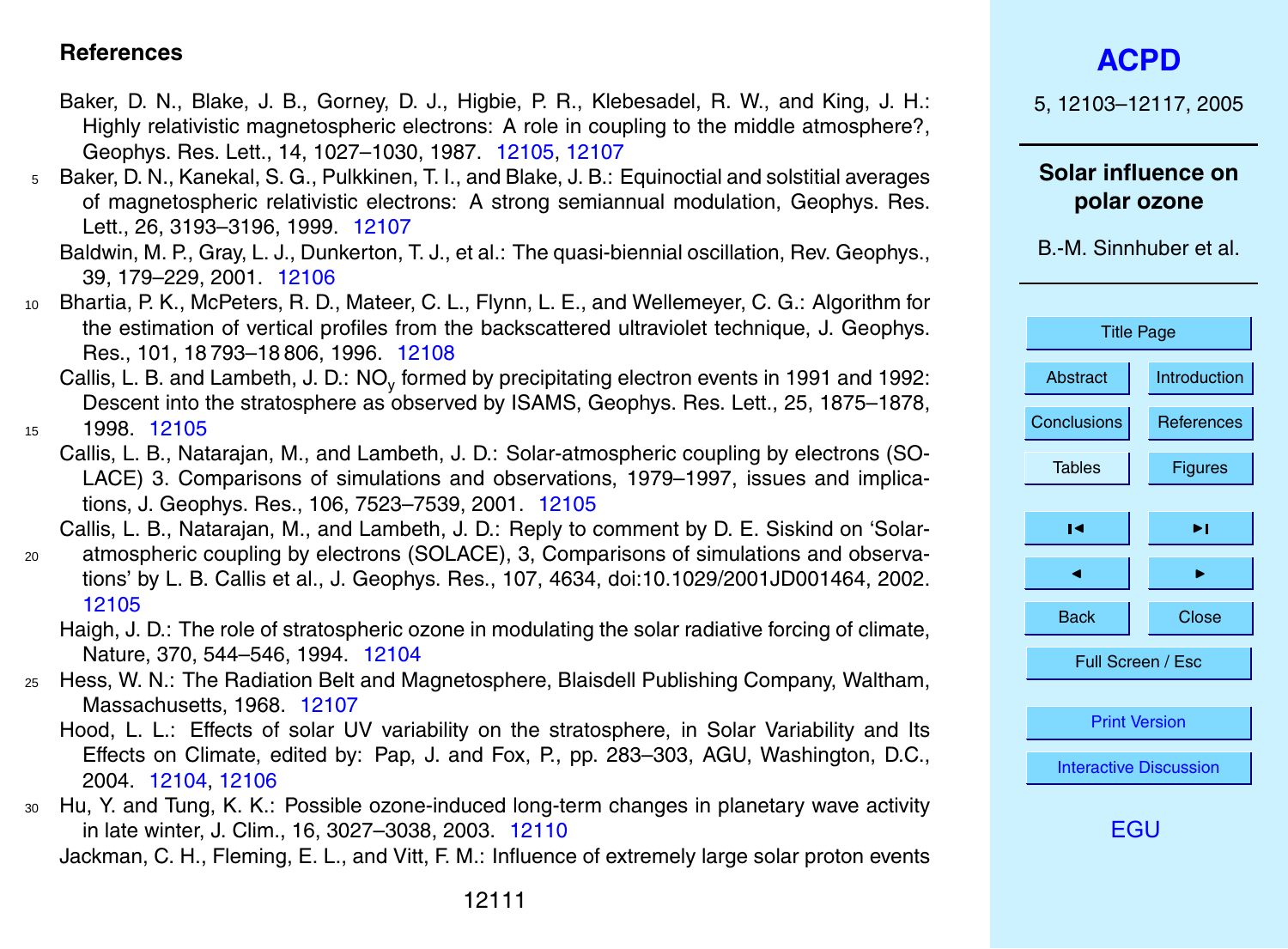in a changing stratosphere, J. Geophys. Res., 105, 11 659–11 670, 2000. [12104](#page-1-0)

- <span id="page-9-0"></span>Kawa, S. R., Newman, P. A., Stolarski, R., and Bevilaqua, R. M.: Fall vortex ozone as a predictor of springtime total ozone at high northern latitudes, Atmos. Chem. Phys., 5, 1655–1663, 2005,
- <sup>5</sup> [SRef-ID: 1680-7324/acp/2005-5-1655.](http://direct.sref.org/1680-7324/acp/2005-5-1655) [12109](#page-6-0)
- Langematz, U., Grenfell, J. L., Matthes, K., Mieth, P., Kunze, M., Steil, B., and Brühl, Ch.; Chemical effects in 11-year solar cycle simulations with the Frei Universität Berlin Climate Middle Atmosphere Model with online chemistry (FUB-CMAM-CHEM), Geophys. Res. Lett., 32, L13803, doi:10.1029/2005GL022686, 2005. [12107](#page-4-0)
- <sup>10</sup> McLinden, C. A., Olsen, S. C., Hannegan, B. J., Wild, O., Prather, M. J., and Sundet, J.: Stratospheric ozone in 3-D models: A simple chemistry and the cross-tropopause flux, J. Geophys. Res., 105, 14 653–14 665, 2000. [12106](#page-3-0)
	- Miller, A. J., Nagatani, R. M., Flynn, L. E., et al.: A cohesive total ozone data set from the SBUV(/2) satellite system, J. Geophys. Res., 107, 4701, doi:10.1029/2001JD000853, 2002.

<sup>15</sup> [12108](#page-5-0)

- Newman, P. A., Nash, E. R., and Rosenfield, J. E.: What controls the temperature of the Arctic stratosphere during the spring?, J. Geophys. Res., 106, 19 999–20 010, 2001. [12109,](#page-6-0) [12117](#page-14-0) Randall, C. E., Siskind, D. E., and Bevilacqua, R. M.: Stratospheric NO<sub>y</sub> enhancements in the Southern Hemisphere vortex in winter/spring of 2000, Geophys. Res. Lett., 28, 2385–2388, <sup>20</sup> 2001. [12108](#page-5-0)
	- Randall, C. E., Harvey, V. L., Manney, G. L., et al.: Stratospheric effects of energetic particle precipitation in 2003–2004, Geophys. Res. Lett., 32, L05802, doi:10.1029/2004GL022003, 2005. [12104](#page-1-0)
- Randel, W. J., Wu, F., and Stolarski, R.: Changes in column ozone correlated with the strato-<sup>25</sup> spheric EP flux, J. Meteorol. Soc. Japan, 80, 849–862, 2002. [12109](#page-6-0)
	- Rozanov, E., Callis, L., Schlesinger, M., Yang, F., Andronova, N., and Zubov, V.: Atmospheric response to NO<sub>y</sub> source due to energetic electron precipitation, Geophys. Res. Lett., 32, L14811, doi:10.1029/2005GL023041, 2005. [12107](#page-4-0)
- Shindell, D., Rind, D., Balachandran, N., Lean, J., and Lonergan, P.: Solar cycle variability, <sup>30</sup> ozone and climate, Science, 284, 305–308, 1999. [12104](#page-1-0)
	- Sinnhuber, B.-M., Weber, M., Amankwah, A., and Burrows, J. P.: Total ozone during the unusual Antarctic winter of 2002, Geophys. Res. Lett., 30, doi:10.1029/2002GL016798, 2003. [12105](#page-2-0) Siskind, D. E.: Comment on 'Solar-atmospheric coupling by electrons (SOLACE), 3, Compar-

5, 12103–12117, 2005

**Solar influence on polar ozone**

B.-M. Sinnhuber et al.

| <b>Title Page</b>             |                     |  |
|-------------------------------|---------------------|--|
| Abstract                      | <b>Introduction</b> |  |
| Conclusions                   | References          |  |
| <b>Tables</b>                 | Figures             |  |
| ы                             | ы                   |  |
|                               |                     |  |
| <b>Back</b>                   | Close               |  |
| Full Screen / Esc             |                     |  |
|                               |                     |  |
| <b>Print Version</b>          |                     |  |
| <b>Interactive Discussion</b> |                     |  |
|                               |                     |  |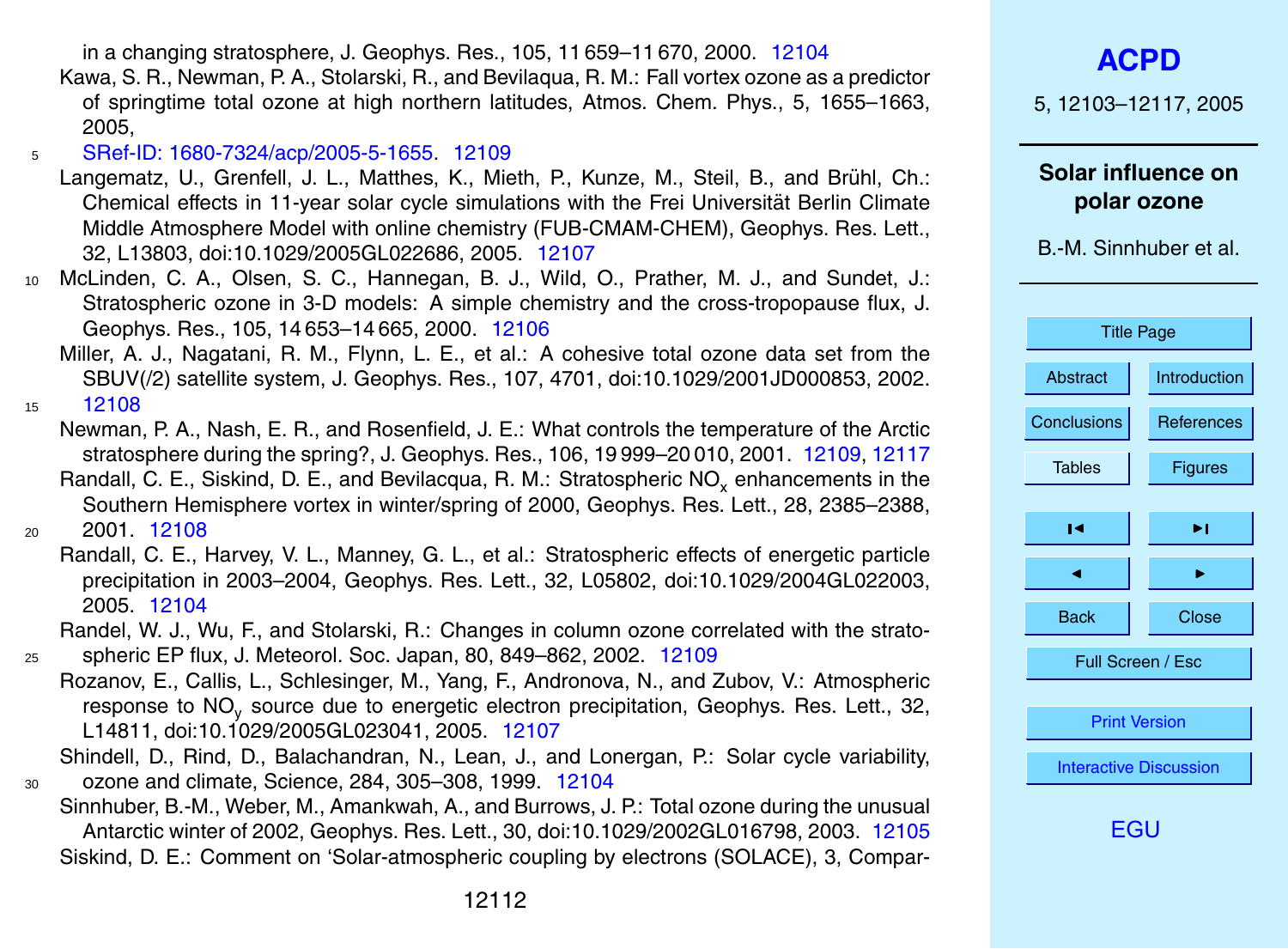12113

<span id="page-10-0"></span>isons of simulations and observations' by L. B. Callis et al., J. Geophys. Res., 107, 4633, doi:10.1029/2001JD001141, 2002. [12105](#page-2-0)

- Siskind, D. E., Nedoluha, G. E., Randall, C. E., Fromm, M., and Russell III, J. M.: An assessment of Southern Hemisphere stratospheric NO<sub>y</sub> enhancements due to transport from the <sup>5</sup> upper atmosphere, Geophys. Res. Lett., 27, 329–332, 2000. [12107](#page-4-0)
- Smit, H. G. J. and Straeter, W.: Jülich Ozone Sonde Intercomparison Experiment 2000, World Meteorological Organization Global Atmosphere Watch – Report No. 158, Geneva, 2004. [12105](#page-2-0)

Swinbank, R. and O'Neill, A.: A stratosphere-troposphere data assimilation system, Mon. <sup>10</sup> Weather Rev., 122, 686–702, 1994. [12105](#page-2-0)

- Thorne, R. M.: Energetic radiation belt electron precipitation: A natural depletion mechanism for stratospheric ozone, Science, 197, 287–289, 1977. [12105](#page-2-0)
- Weber, M., Dohmse, S., Wittrock, F., Richter, A., Sinnhuber, B.-M., and Burrows, J. P.: Dynamical control of NH and SH winter/spring total ozone from GOME observations 1995–2002,
- <sup>15</sup> Geophys. Res. Lett., 30, doi:10.1029/2002GL016799, 2003. [12109](#page-6-0) World Meteorological Organization: Scientific Assessment of Ozone Depletion: 2002, Global Ozone Research and Monitoring Project – Report No. 47, Geneva, 2003. [12104](#page-1-0)

## **[ACPD](http://www.atmos-chem-phys.org/acpd.htm)**

5, 12103–12117, 2005

**Solar influence on polar ozone**

| <b>Title Page</b>             |                   |  |
|-------------------------------|-------------------|--|
| Abstract                      | Introduction      |  |
| Conclusions                   | <b>References</b> |  |
| <b>Tables</b>                 | Figures           |  |
|                               |                   |  |
| ∣◀                            | ы                 |  |
|                               |                   |  |
| Back                          | Close             |  |
| Full Screen / Esc             |                   |  |
|                               |                   |  |
| <b>Print Version</b>          |                   |  |
| <b>Interactive Discussion</b> |                   |  |
| - ( ÷                         |                   |  |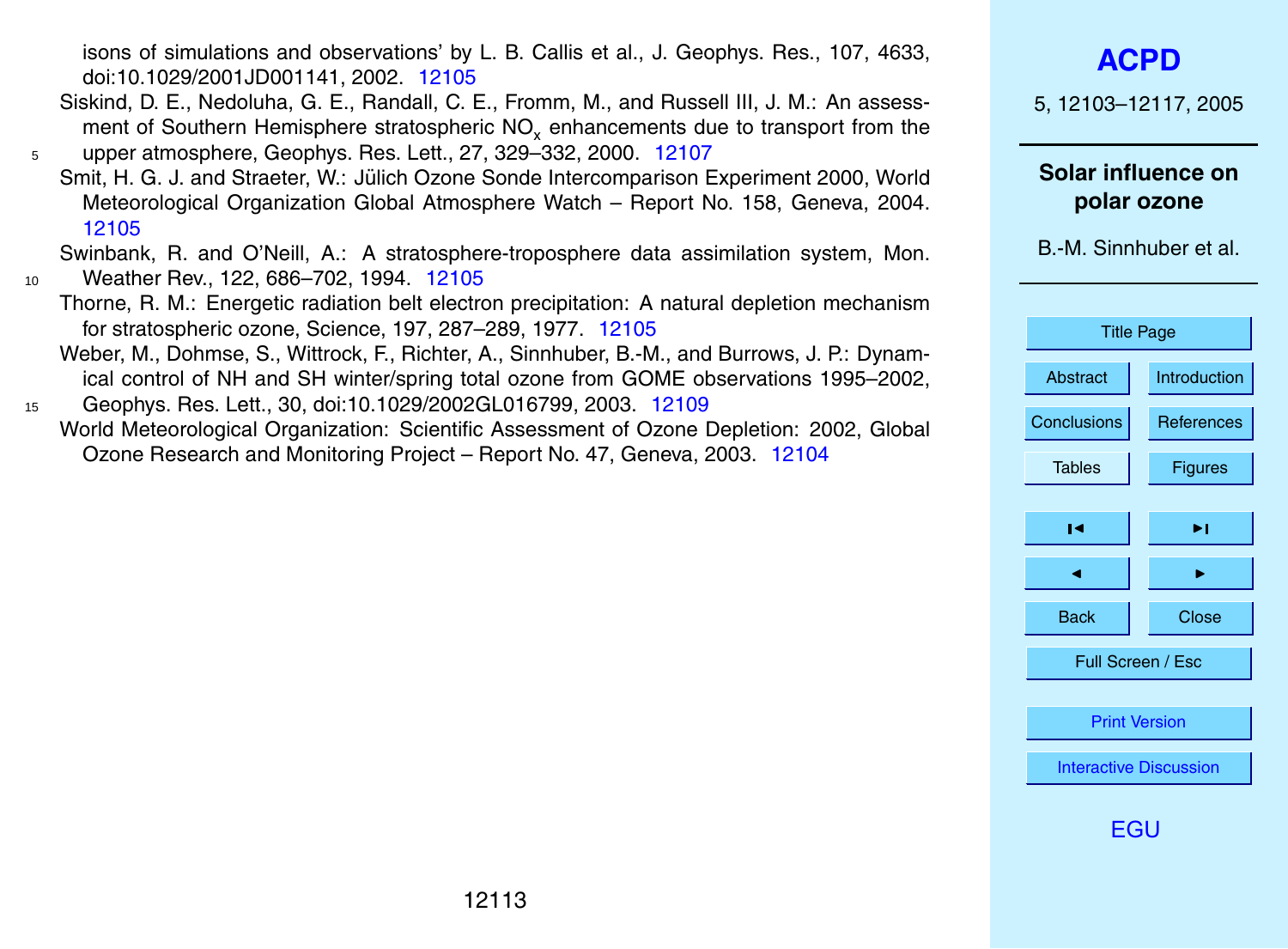<span id="page-11-0"></span>

**Fig. 1.** Measured and modeled December to February (DJF) mean Arctic ozone in the midstratosphere at Ny-Ålesund, compared to the solar cycle and the flux of energetic electrons in the outer radiation belt. **(a)** DJF mean ozone at 800 K potential temperature (≈30 km altitude), from ozone sondes (black line) and model calculations (red line). Numbers at the top of the figure indicate the number of sondes included in each individual DJF period. Letters "W" and "E" indicate westerly and easterly phases, respectively, of the QBO of equatorial zonal mean zonal wind at 50 hPa. **(b)** Monthly mean 10.7 cm solar radio flux. **(c)** Difference between modeled and measured ozone shown in panel (a), together with the July to December mean flux of electrons with energies >2 MeV measured by the GOES satellites at geostationary altitude (black line<br>12114<br>12114 with symbols).

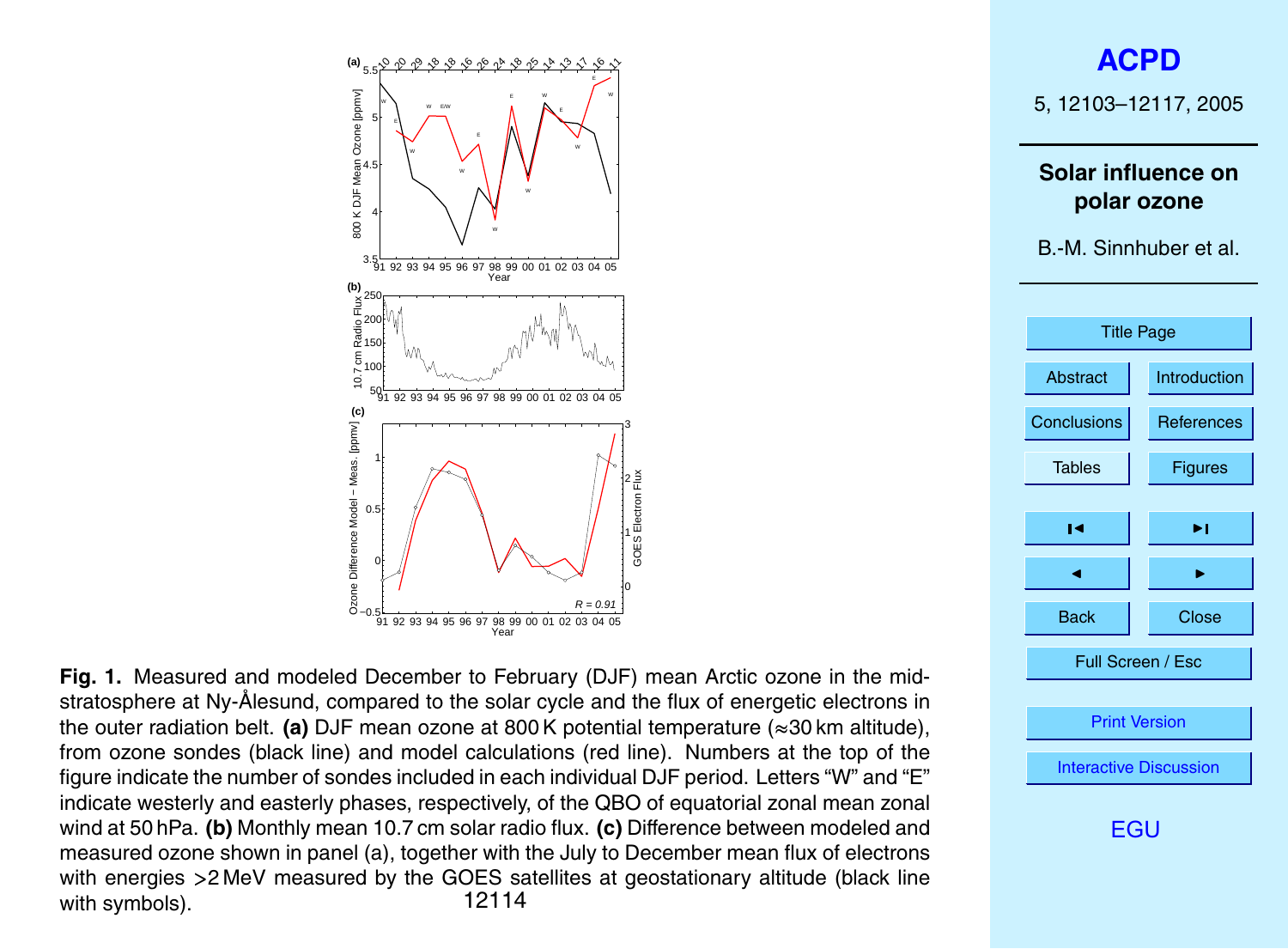<span id="page-12-0"></span>

**Fig. 2.** Difference between modeled and measured ozone as a function of time and potential temperature. (a) Ny-Ålesund. (b) Neumayer. (c) South Pole. A three month running mean has been applied. 12115

# **[ACPD](http://www.atmos-chem-phys.org/acpd.htm)**

5, 12103–12117, 2005

## **Solar influence on polar ozone**

B.-M. Sinnhuber et al.

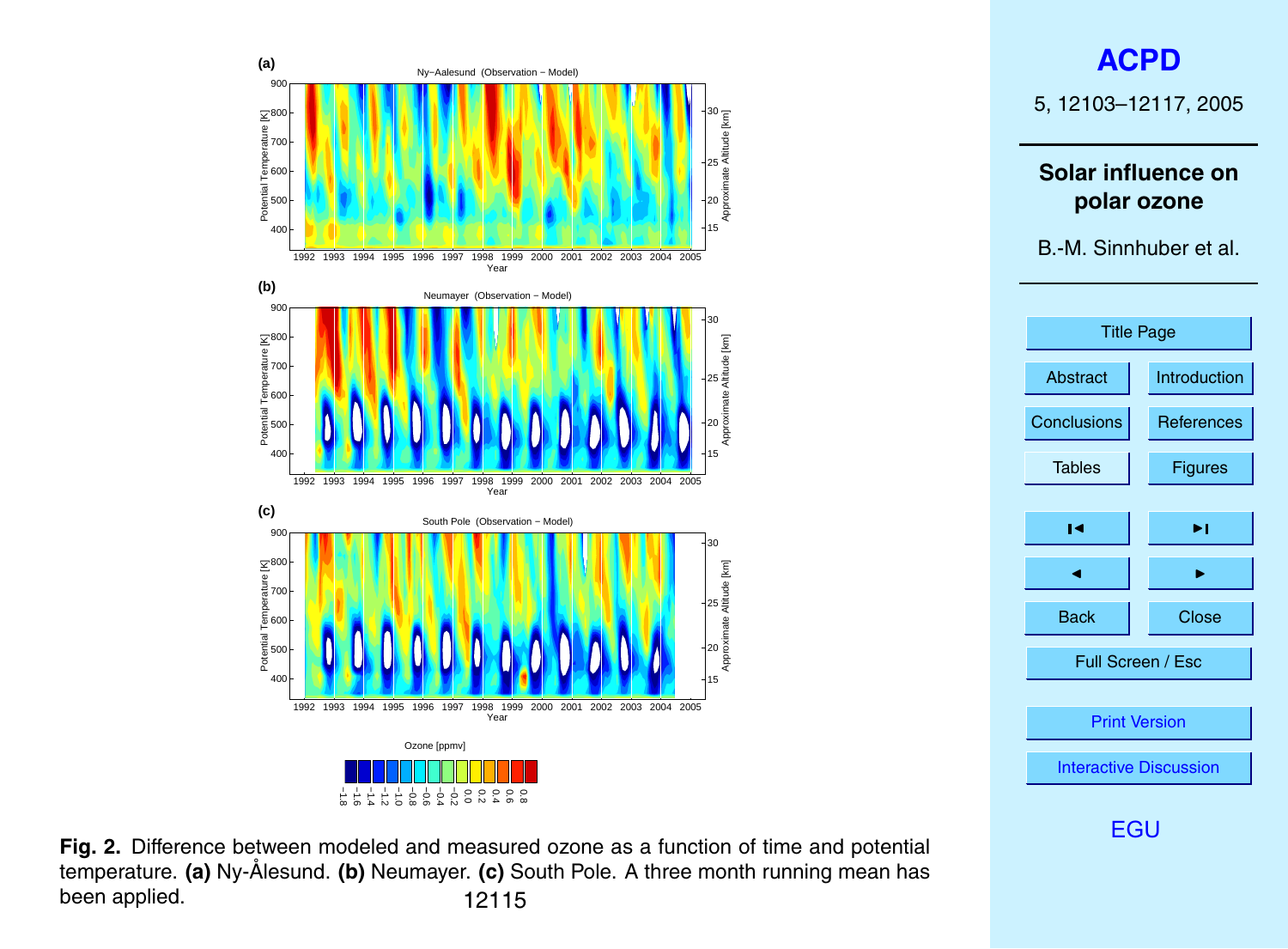# **[ACPD](http://www.atmos-chem-phys.org/acpd.htm)**

5, 12103–12117, 2005

**Solar influence on polar ozone**

B.-M. Sinnhuber et al.



[EGU](http://www.copernicus.org/EGU/EGU.html)

<span id="page-13-0"></span>

**Fig. 3.** Ozone north of 70◦ N during October (black dashed line with bullets) and south of 70◦ S during April (red solid line with squares) from SBUV measurements. Northern hemisphere SBUV data are detrended and data for 1990 and 1991 have been removed from the connecting lines (marked by '?') for illustrative purposes only. Sonde measurements at Ny-Ålesund, averaged over September, October, November, are shown for comparison (thick solid line).